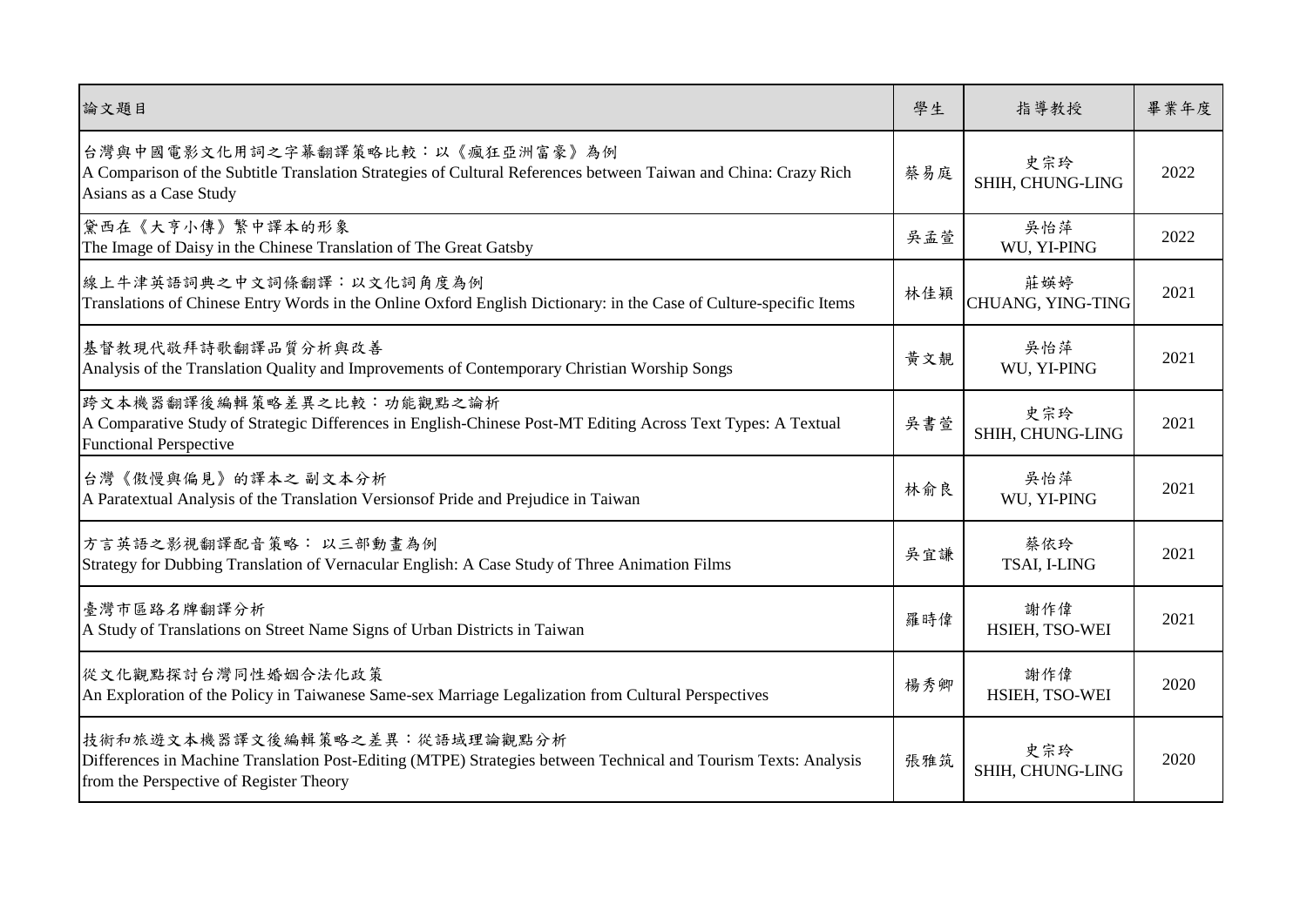| 英中字幕翻譯與影音同步之探討<br>A Study on the Synchronization of English-Chinese Subtitles                                                                                                                                           | 陳昱安 | 莊媖婷<br>CHUANG, YING-TING | 2020 |
|-------------------------------------------------------------------------------------------------------------------------------------------------------------------------------------------------------------------------|-----|--------------------------|------|
| 兒童文學翻譯改寫研究:以《綠野仙蹤》為例<br>Adaptation in the Translation of Children Literature: The Wonderful Wizard of Oz as a Case Study                                                                                                | 鍾明秀 | 史宗玲<br>SHIH, CHUNG-LING  | 2020 |
| 葛浩文的文化詞彙翻譯策略研究:以《玫瑰玫瑰我愛你》及《紅高粱家族》為例<br>Howard Goldblatt's Strategies to Translate Cultural References: Rose, Rose, I Love You and Red Sorghum: A Novel of<br>China as a Case Study                                      | 吳婧寧 | 史宗玲<br>SHIH, CHUNG-LING  | 2020 |
| 運用眼動儀探討讀者的認知心力︰以電影的詩歌字幕翻譯為例<br>Employing an Eye-tracker to Investigate Cognitive Efforts: A Case Study of Poetry Subtitle Translation                                                                                   | 黃姿樺 | 吳怡萍<br>WU, YI-PING       | 2020 |
| 探討應用於《爐石戰記》卡牌文字之創譯性策略<br>Exploring Transcreative Strategies Appliedin the Transcreations of Card Texts from Hearthstone                                                                                                 | 葉丞軒 | 吳怡萍<br>WU, YI-PING       | 2020 |
| 重譯《一段經由法國與義大利的情感之旅》一書:關聯理論之運用<br>Retranslating A Sentimental Journey Through France And Italy through the Application of Relevance Theory                                                                               | 陳嬿竹 | 吳怡萍<br>WU, YI-PING       | 2020 |
| 英文人文理論文本中譯之研究<br>A Study of the Chinese Translations of the English Theoretical Texts: With Reference to Humanities                                                                                                     | 劉羿函 | 陳瑞山<br>CHEN, RUEY-SHAN   | 2020 |
| 不同母語譯者中譯英的語言特徵:以選擇《玫瑰玫瑰我愛你》英譯篇章為例<br>Linguistic Features in C-E Translation between Native and Non-native English Translators: A Selected Translation of<br>Rose, Rose, I Love You                                      | 林秀樺 | 唐傑夫<br>Jeffrey E. Denton | 2020 |
| 世界流行品牌本地化策略:台灣和大陸之比較<br>A Comparison of Fashion Brand Localization Strategies between Taiwan and China                                                                                                                  | 陳音蒨 | 史宗玲<br>SHIH, CHUNG-LING  | 2020 |
| 希伯來聖經概念譬喻漢譯策略比較:以《聖經和合本修訂版》及《聖經現代中文譯本》為例<br>The Chinese Translation Strategies for Conceptual Metaphors in the Hebrew Bible: A Comparison between RCUV and<br><b>TCV</b>                                                | 毛彦嵐 | 蔡依玲<br>TSAI, I-LING      | 2020 |
| 同步口譯三步驟循環自評工具之建構與應用:學生口譯員錯誤分析案例研究<br>The Construction and Application of Three-Step Circular Self-Assessment Tool for Simultaneous Interpreting: A Case<br>Study on Error Analysis of Student Interpreter's Performance | 劉宜芳 | 蔡依玲<br>TSAI, I-LING      | 2020 |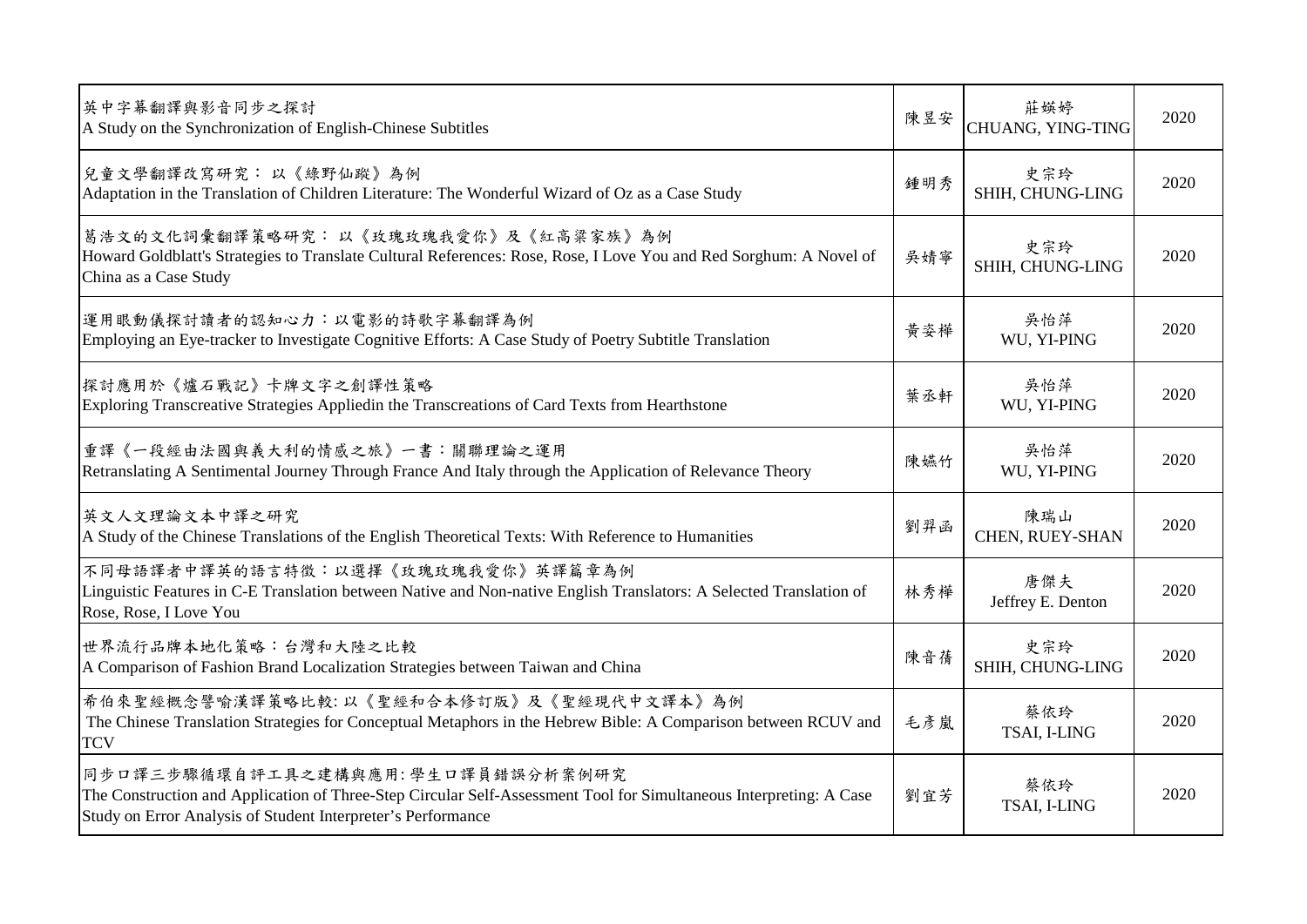| 美國武俠電影之武俠文體地位變化:從多元文化系統理論與翻譯規範切入<br>The Positional Shift of Wuxia Genre in American Wuxia Films: from the Perspectives of the Polysystem Theory and<br><b>Translation Norms</b>                                                                                                        | 林錦輝 | 莊媖婷<br>CHUANG, YING-TING                     | 2020 |
|----------------------------------------------------------------------------------------------------------------------------------------------------------------------------------------------------------------------------------------------------------------------------------------|-----|----------------------------------------------|------|
| 低在地化網頁翻譯與Google Translate之比較探討<br>A Comparative Study on Low-localized Website Translation and Google Translate                                                                                                                                                                        | 薛安琦 | 莊媖婷<br>CHUANG, YING-TING                     | 2019 |
| 挑戰翻譯常規: YouTube影片創作者的影片字幕翻譯策略分析<br>Against Translation Norms: An Analysis of the Subtitle Translation Strategies Adopted by YouTubers                                                                                                                                                  | 謝佩吟 | 祭似玲<br>TSAI, I-LING 、<br>吳怡萍<br>WILL VI DIMC | 2019 |
| 臺灣偶像劇標題翻譯跨時研究:翻譯策略與社會文化情境之關聯性<br>A Chronological Study of Title Translations of Taiwanese Idol Dramas: Relevance of Strategies to the Socio-cultural<br>Context                                                                                                                        | 李岳融 | 史宗玲<br>SHIH, CHUNG-LING                      | 2019 |
| 以副文本分析《大亨小傳》在臺灣的翻譯版本<br>The Publication of the Translation Versions of The Great Gatsby in Taiwan: A Paratexual Analysis                                                                                                                                                               | 王玉如 | 吳怡萍<br>WU, YI-PING                           | 2019 |
| 台灣與大陸動畫電影字幕之翻譯策略比較:以冰雪奇緣為例<br>Strategic Differences in English-Chinese Subtitle Translations between Taiwan and China: A Case Study of the<br>Animated Film, Frozen                                                                                                                    | 林庭輝 | 史宗玲<br>SHIH, CHUNG-LING                      | 2019 |
| 台灣與大陸行動遊戲中文本地化之比較研究:以《模擬市民免費版》為例<br>A Comparative Study of Chinese Localization of a Mobile Game in Taiwan and China: The Sims Freeplay as an<br>Example                                                                                                                               | 曾馨儀 | 史宗玲<br>SHIH, CHUNG-LING                      | 2019 |
| 台灣早期及再版翻譯奇幻小說封面的副文本種類及功能之研究:以《龍族》、《龍槍編年史》和《魔戒》系列<br>為例<br>A Study of Types and Functions of Paratexts in the Cover Designs of the Early and Republished Translated Fantasy<br>Novels in Taiwan: Dragon Raja, Dragonlance Chronicles and the Lord of the Rings Series as Cases in Point | 林頎  | 史宗玲<br>SHIH, CHUNG-LING                      | 2019 |
| 英譯中廣告標語的策略研究<br>A Study of the Strategies Used for Translating Advertising Slogans from English to Chinese                                                                                                                                                                             | 呂建億 | 吳怡萍<br>WU, YI-PING                           | 2019 |
| 動作片粗俗用語之字幕翻譯研究<br>A Study on Subtitling Strategies for Coarse Languages in Action Films: With Special Reference to The Fast and The<br>Furious 8                                                                                                                                       | 蘇艷鵬 | 莊媖婷<br>CHUANG, YING-TING                     | 2019 |
| 英文觀光譯本與非譯本常態化及明朗化特性差異之研究<br>A Study of Differences in Normalization and Explicitation Features Between Translated and Non-translated Tourist<br>Texts                                                                                                                                  | 甘惠華 | 史宗玲<br>SHIH, CHUNG-LING                      | 2019 |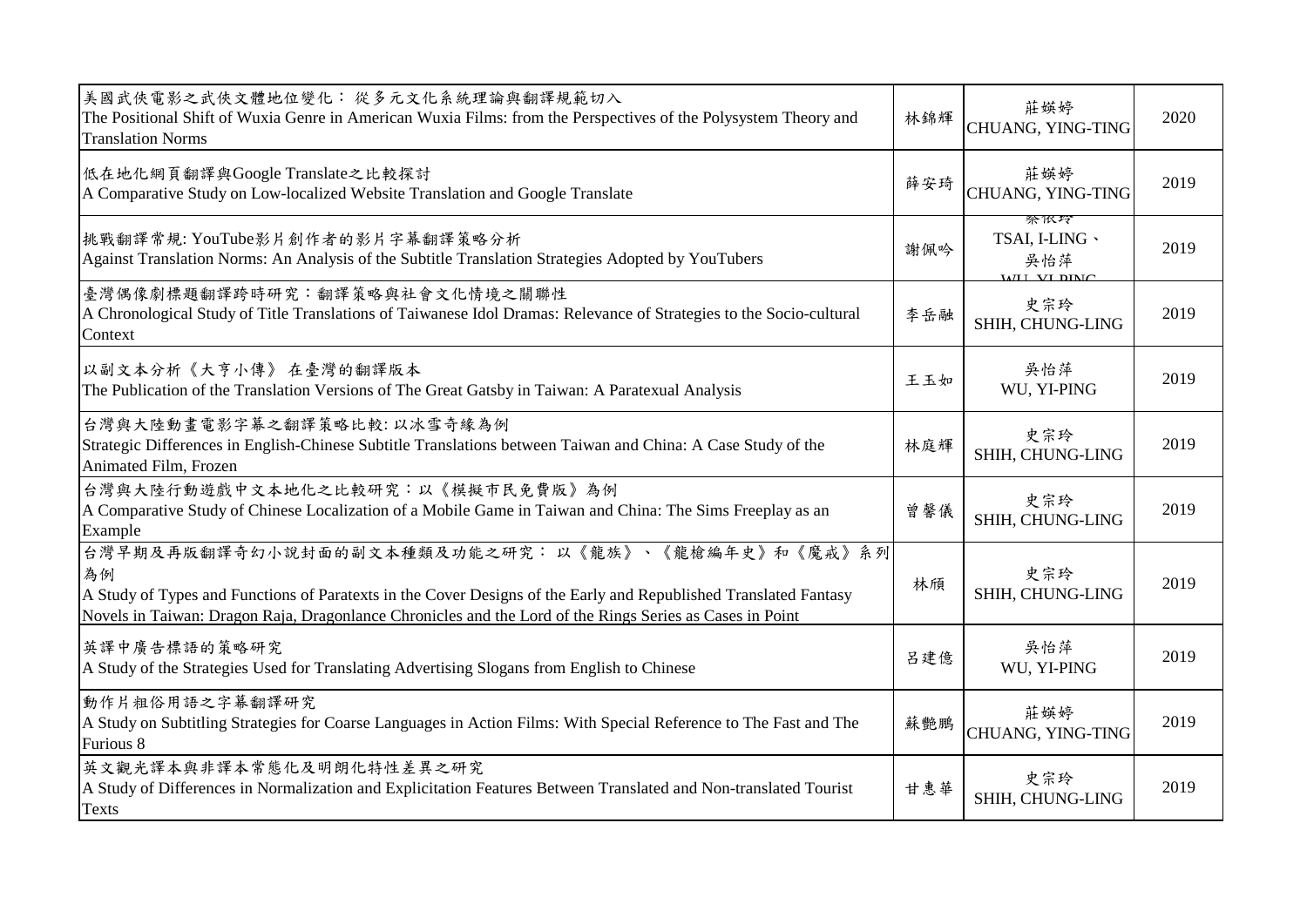| 比較法與翻譯學之跨領域策略探討:以民法專有名詞為例<br>An Interdisciplinary Approach of Comparative Law and Translation Studies: Selected Civil Code Terms as Examples                                         | 洪乙心 | 莊媖婷<br>CHUANG, YING-TING | 2019 |
|--------------------------------------------------------------------------------------------------------------------------------------------------------------------------------------|-----|--------------------------|------|
| 自泰特勒翻譯原則探討讀者反應:以《殺夫》譯本選文為例<br>An Analysis on Reader's Responses of the Translation of The Butcher's Wife (Safu): From the Perspective of Tytler's<br>Principles of Translation       | 吳昂芝 | 謝作偉<br>HSIEH, TSO-WEI    | 2019 |
| 偵探小說中恐怖、懸疑和謎團氣氛的翻譯:以《巴斯克維爾的獵犬》中譯本為例<br>Translation of Horror, Mystery and Suspense in Detective Novel: A Case Study of the Chinese Translation of The Hound<br>of the Baskervilles   | 鍾承羽 | 吳怡萍<br>WU, YI-PING       | 2018 |
| 台灣鄉土小說文化詞彙翻譯研究––意識形態、贊助人與詩學之影響<br>A Study of Translations of Cultural References in Two Taiwan Nativist Novels: The Impact of Ideology, Patronage and<br>Poetics                     | 陳怡方 | 史宗玲<br>SHIH, CHUNG-LING  | 2018 |
| 中英雙向後機器翻譯編輯策略 差異之比較研究:以3C使用手冊為例<br>A Comparative Study of Strategic Differences in Chinese-English Bidirectional Post-MT Editing: Use of 3C User<br>Manual as Samples                | 楊定華 | 史宗玲<br>SHIH, CHUNG-LING  | 2018 |
| 《莎士比亞故事集》之翻譯策略比較: 目的論/讀者導向之研究<br>A Comparative Study of Strategic Differences between Two Translation Versions of Tales from Shakespeare: A Purpose<br>Audience-Oriented Perspective | 陳孝恆 | 史宗玲<br>SHIH, CHUNG-LING  | 2018 |
| 以關聯理論視角探討《別鬧了,費曼先生!》譯本之標題翻譯<br>A Study of Title Translations of Surely You're Joking, Mr. Feynman! from the Relevance-theoretic Perspective                                          | 黄聖之 | 吳怡萍<br>WU, YI-PING       | 2018 |
| 台灣國片字幕翻譯策略探討: 以《父後七日》為例<br>A Study on Subtitling Strategies for Local Films in Taiwan: A Case Study of Seven Days in Heaven                                                          | 許閔鈞 | 莊媖婷<br>CHUANG, YING-TING | 2018 |
| 翻譯風格與溝通功能:毛姆《月亮與六便士》之兩種譯本比較<br>Translation Styles and Communicative Functions : A Comparison between Two Translation Versions of Maugham's The<br>Moon and Sixpence                  | 劉黛萱 | 史宗玲<br>SHIH, CHUNG-LING  | 2017 |
| 台灣與大陸電影字幕翻譯策略之比較:以美國五部喜劇電影為例<br>A Comparative Study of English-Chinese Subtitling Translations Between Taiwan and China—Five American Comedies<br>as Examples                        | 賴威齊 | 謝作偉<br>HSIEH, TSO-WEI    | 2017 |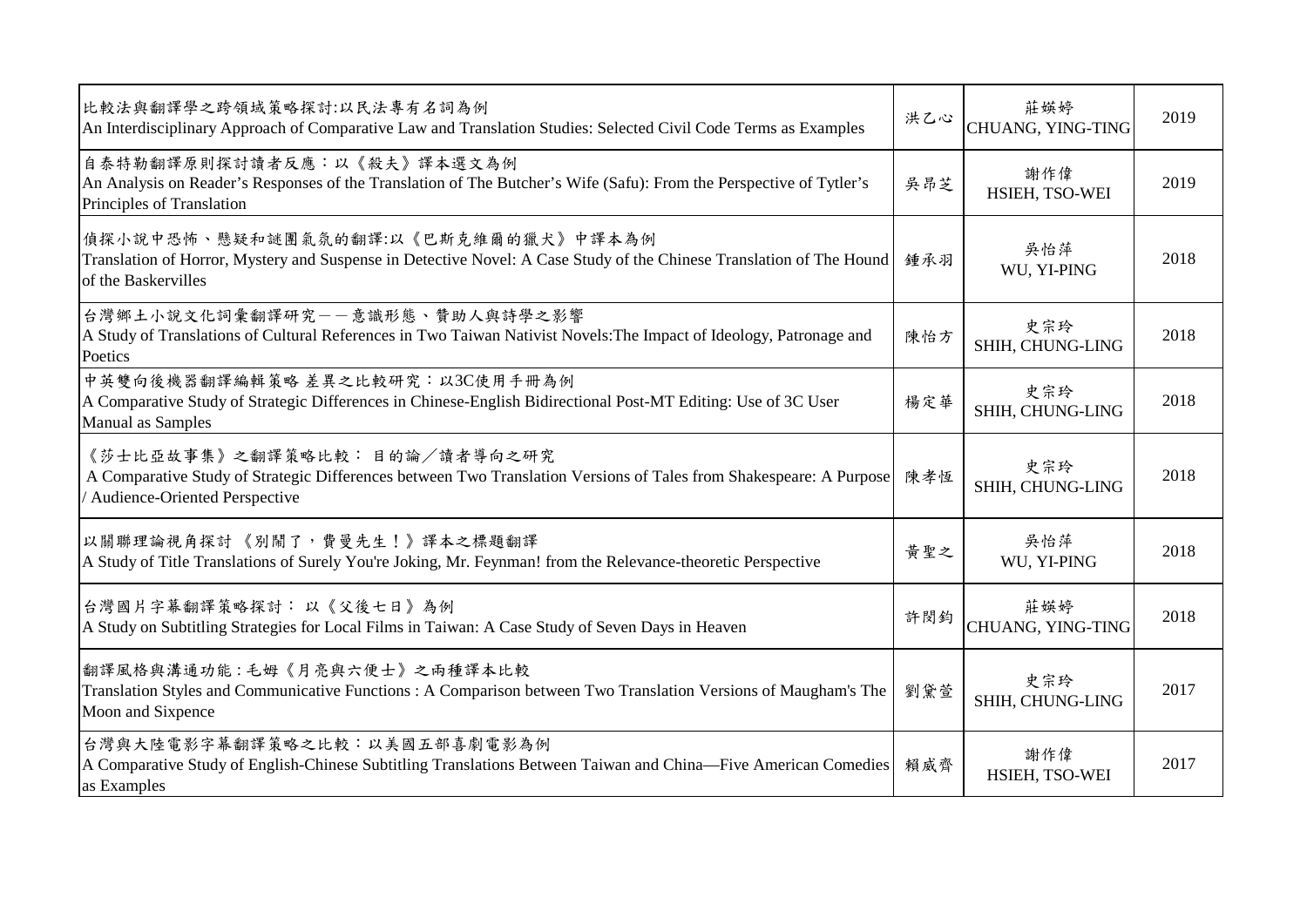| TED Talk 字幕翻譯現象分析<br>An Analysis of the Phenomena of TED Talk Subtitle Translation                                                                                         | 蔡巽瀠 | 莊媖婷<br>CHUANG, YING-TING | 2017 |
|----------------------------------------------------------------------------------------------------------------------------------------------------------------------------|-----|--------------------------|------|
| 以多模態觀點分析網頁溝通方式與網頁翻譯<br>Approaching Web Communication and Web Translation from a Multimodal Perspective                                                                     | 林士棻 | 莊媖婷<br>CHUANG, YING-TING | 2017 |
| 台灣旅遊手冊及網站英文翻譯之策略差異研究<br>Strategic Differences between the English Translations of Tourist Texts in Print and on the Web                                                    | 許涵絜 | 史宗玲<br>SHIH, CHUNG-LING  | 2017 |
| 從關聯理論探究《唐詩三百首》英譯本之意象翻譯<br>Image Translation in Three Hundred Tang Poems: A Relevance-theoretic Study                                                                       | 邱香慈 | 吳怡萍<br>WU, YI-PING       | 2016 |
| 「五月天」二個版本歌詞翻譯錯誤分析:功能關聯性視角<br>Error Analysis of Two Translation Versions of Mayday's Song Lyrics : A Functional Relevance Perspective                                       | 吳采庭 | 史宗玲<br>SHIH, CHUNG-LING  | 2016 |
| 宗教逐步口譯策略與評量:於慕道友導向教會進行口譯<br>Strategies and Assessment for Interpreting in Religious Settings : Interpreting in a Seeker-driven Church                                      | 方國全 | 謝作偉<br>HSIEH, TSO-WEI    | 2016 |
| 從關聯理論視角探討《唐詩三百首》植物名的英譯<br>A Relevance-Theoretic Study of the English Translation of Plant Names in Three Hundred Tang Poems                                                | 蔣茗璇 | 吳怡萍<br>WU, YI-PING       | 2016 |
| 《百年馬拉松》兩中文譯本之策略差異分析:翻譯功能觀點<br>A Study of Strategic Differences betweens Two Translation Versions of The Hundred-Year Marathon: A Perspective of<br><b>Textual Function</b> | 劉乃瑀 | 史宗玲<br>SHIH, CHUNG-LING  | 2016 |
| 理論與實際之間的鴻溝有多大?探究中英翻譯的中式英語問題<br>How Far Is the Gap between Theory and Reality?A Study of Chinglish in Chinese-English Translation                                           | 盧長吉 | 史宗玲<br>SHIH, CHUNG-LING  | 2016 |
| 臺灣大專院校網頁翻譯錯誤之影響:讀者反應觀點<br>The Impact of the University Website Translation Errors in Taiwan: The Perspective of Readers' Response                                          | 姚道惟 | 謝作偉<br>HSIEH, TSO-WEI    | 2016 |
| 中文譯文是否符合齊夫定律:以《國家地理雜誌》為例<br>Is Translated Chinese Zipfian? An Investigation of Translated Articles from National Geographic Magazine                                       | 陳韋仁 | 莊媖婷<br>CHUANG, YING-TING | 2016 |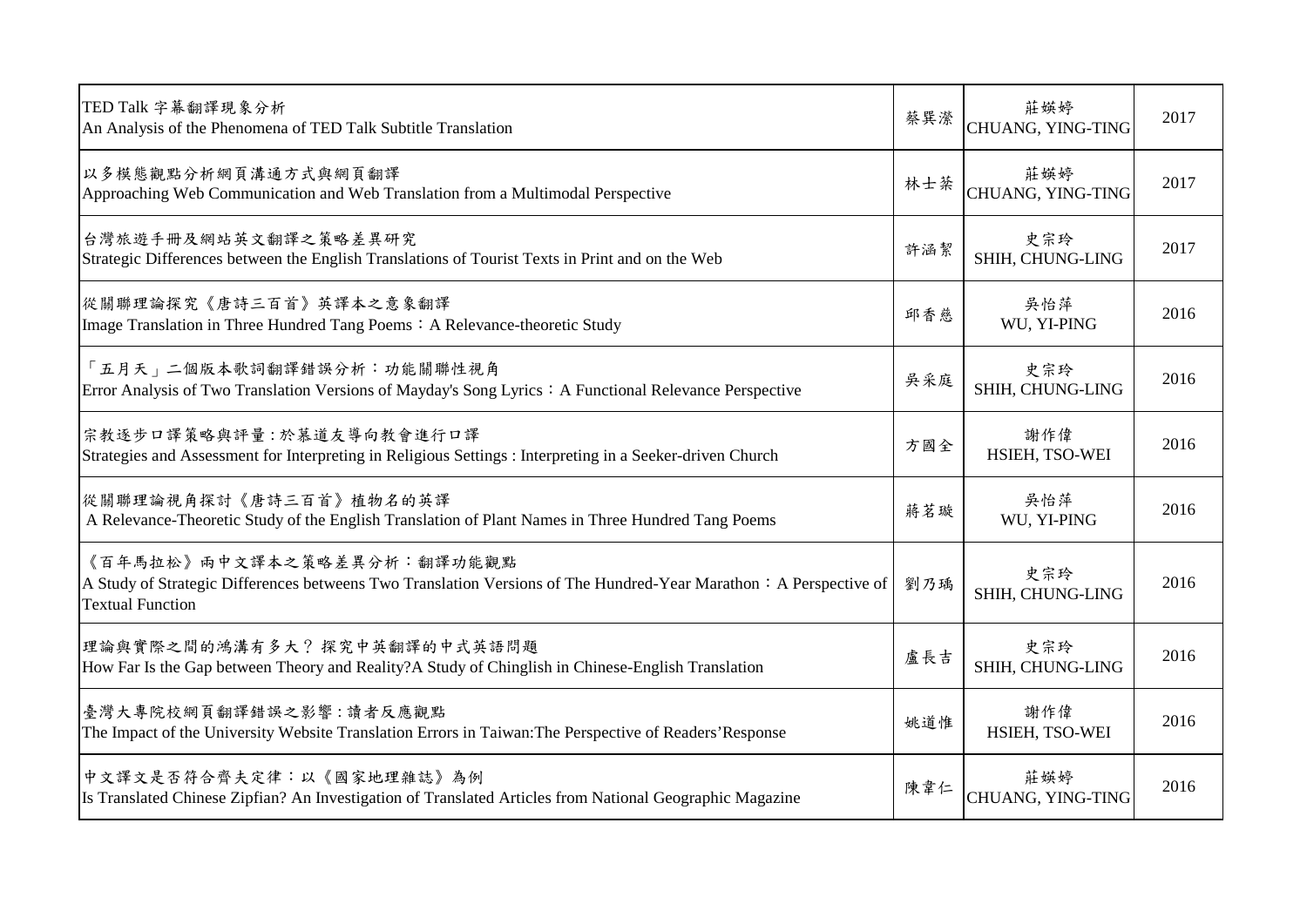| 同步口譯與字幕翻譯中的非語言符號<br>Nonverbal Signs in Simultaneous Interpreting and Subtitling                                                                                                  | 徐逸珊 | 唐傑夫<br>Jeffrey E. Denton | 2016 |
|----------------------------------------------------------------------------------------------------------------------------------------------------------------------------------|-----|--------------------------|------|
| 由關聯理論的觀點探討<<聲音與憤怒>>中班傑明章節敍述風格的翻譯<br>A study on the translation of Benjy's narrative style in the sound and the fury from the relevance-theoretic perspective                     | 張瀚元 | 吳怡萍<br>WU, YI-PING       | 2016 |
| 學生英譯中同步口譯之錯誤分析<br>A study of error analysis of student interpreters' performances in simultaneous interpreting from English to Chinese                                           | 邱楷中 | 唐傑夫<br>Jeffrey E. Denton | 2016 |
| 商業合約英中翻譯策略分析:從紐馬克的溝通翻譯理論觀點出發<br>Strategic Analysis of English-to-Chinese Business Contract Translation: A Theoretic Perspective of Newmark's<br><b>Communicative Translation</b> | 史碩怡 | 史宗玲<br>SHIH, CHUNG-LING  | 2016 |
| 功能理論之運用:以選譯Urban China一書之篇章為例<br>A Selected Translation of Urban China and the Applications of Functional Theories                                                               | 李孟宗 | 陳瑞山<br>CHEN, RUEY-SHAN   | 2016 |
| 文化詞翻譯策略於中文字幕之分析<br>The Analysis of Translation Strategies of Culture-bound Terms in Chinese Subtitles                                                                            | 徐筱筑 | 莊媖婷<br>CHUANG, YING-TING | 2015 |
| 美國青少年電影(2000-2010)中俚語字幕翻譯之分析<br>An Analysis of the Subtitle Translations of Slangs in American Young Adult Films (2000-2010)                                                     | 曾德仁 | 謝作偉<br>HSIEH, TSO-WEI    | 2015 |
| 新聞攝影圖說的副文本種類及功能之研究:以普立茲新聞攝影獎照片為例<br>A Study of Types and Functions of Paratexts in the Captions of News Photographs: The Pulitzer Prize Photographs as a<br>Case in Point        | 張皓婷 | 史宗玲<br>SHIH, CHUNG-LING  | 2015 |
| 福克納《聲音與憤怒》中敘事者語彙翻譯之研究:以關聯理論角度探<br>On the Translation of the Narrator's Diction in Faulkner's The Sound and the Fury: From the Relevance-theoretic<br>Perspective                 | 蔡乙菡 | 吳怡萍<br>WU, YI-PING       | 2015 |
| 從關聯理論視角分析福克納《聲音與憤怒》中傑遜口說風格之翻譯<br>A Study on the Translation of Jason's Speaking Style in Faulkner's The Sound and the Fury from a Relevance-Theoretic<br>Perspective             | 林中庸 | 吳怡萍<br>WU, YI-PING       | 2015 |
| 泰語機譯導向之控制性中文書寫規範研究<br>A Study of Normative Controlled Language Writing for Thai MT Application                                                                                   | 羅斌豪 | 史宗玲<br>SHIH, CHUNG-LING  | 2015 |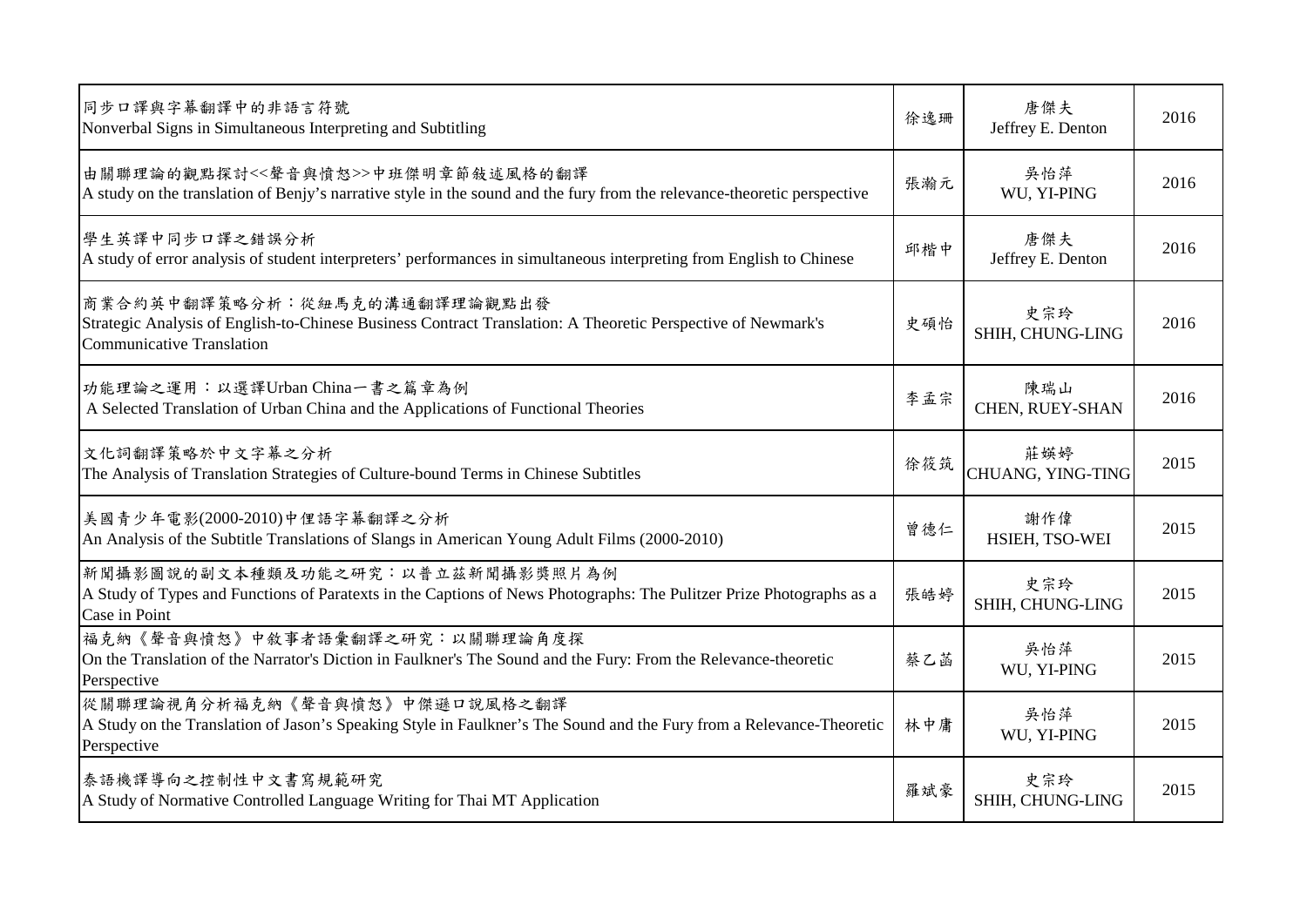| 品牌及公司名稱翻譯之策略分析:多樣等效及文本功能之關聯性<br>A Strategic Analysis of the Translations of Brands and Company Names: Relevance to Varied Equivalences and Textual<br>Functions    | 曾惠美 | 史宗玲<br>SHIH, CHUNG-LING  | 2015 |
|--------------------------------------------------------------------------------------------------------------------------------------------------------------------|-----|--------------------------|------|
| 喜劇電影字幕翻譯策略比較<br>Comparing English Comedy Subtitling Strategies: Taiwan and Hong Kong                                                                               | 林濬棋 | 莊媖婷<br>CHUANG, YING-TING | 2015 |
| 閩南語俚語字幕翻譯策略探討:以四部臺灣電影為例<br>Strategic Analysis of Slang Translated into English Subtitles: Taking Four Taiwanese Films as Examples                                  | 顏心怡 | 謝作偉<br>HSIEH, TSO-WEI    | 2015 |
| 從副文本探討六本葛浩文翻譯的台灣小說及其出版方式<br>Howard Goldblatt's Translation of Taiwan's SixNovels and Their Publication: A Paratextual Analysis                                     | 林芬英 | 吳怡萍<br>WU, YI-PING       | 2015 |
| 台灣口筆譯碩士班入學考試之入徑圖:出題教師及考生看法<br>A Roadmap of Taiwan's T&I Examinations for the MA-level Program: Examiners' and Examinees' Reception                                 | 籃珮欣 | 史宗玲<br>SHIH, CHUNG-LING  | 2014 |
| 聯合報之紐時雙語周報中修辭辭格之翻譯分析<br>A Study of Translation of Rhetorical Devices in The New York Times as Found in United Daily News Bilingual Weekly                          | 謝佳恩 | 謝作偉<br>HSIEH, TSO-WEI    | 2014 |
| 以副文本分析吳爾芙作品在台灣的翻譯與出版<br>The Translation of Virginia Woolf's Work and its Publication in Taiwan: A Paratextual Analysis                                             | 林揚璇 | 吳怡萍<br>WU, YI-PING       | 2014 |
| 意識形態與翻譯:台灣與中國大陸地區四本《動物農莊》中譯本之翻譯與出版<br>Ideological Influence in the Translation and Publication of Four Translations of Animal Farm in Taiwan and Mainland<br>China | 李鐘林 | 吳怡萍<br>WU, YI-PING       | 2014 |
| 以類文本分析美國同志文學譯本在台灣的引介手法<br>The Translation of American Gay Literature in Taiwan: A Paratextual Analysis                                                             | 黃畯豐 | 吳怡萍<br>WU, YI-PING       | 2014 |
| 影音翻譯中的符號——以電影《少年Pi的奇幻漂流》為例<br>Semiotic Representation in Audiovisual Translation: Subtitle Translation of the Life of Pi                                           | 趙盛慈 | 莊媖婷<br>CHUANG, YING-TING | 2014 |
| 男性與女性之文學翻譯風格比較:以《大亨小傳》之譯本為例<br>Stylistic Differences in Literary Translation by Males and by Females: A Case Study of The Great Gatsby                             | 林易徵 | 史宗玲<br>SHIH, CHUNG-LING  | 2014 |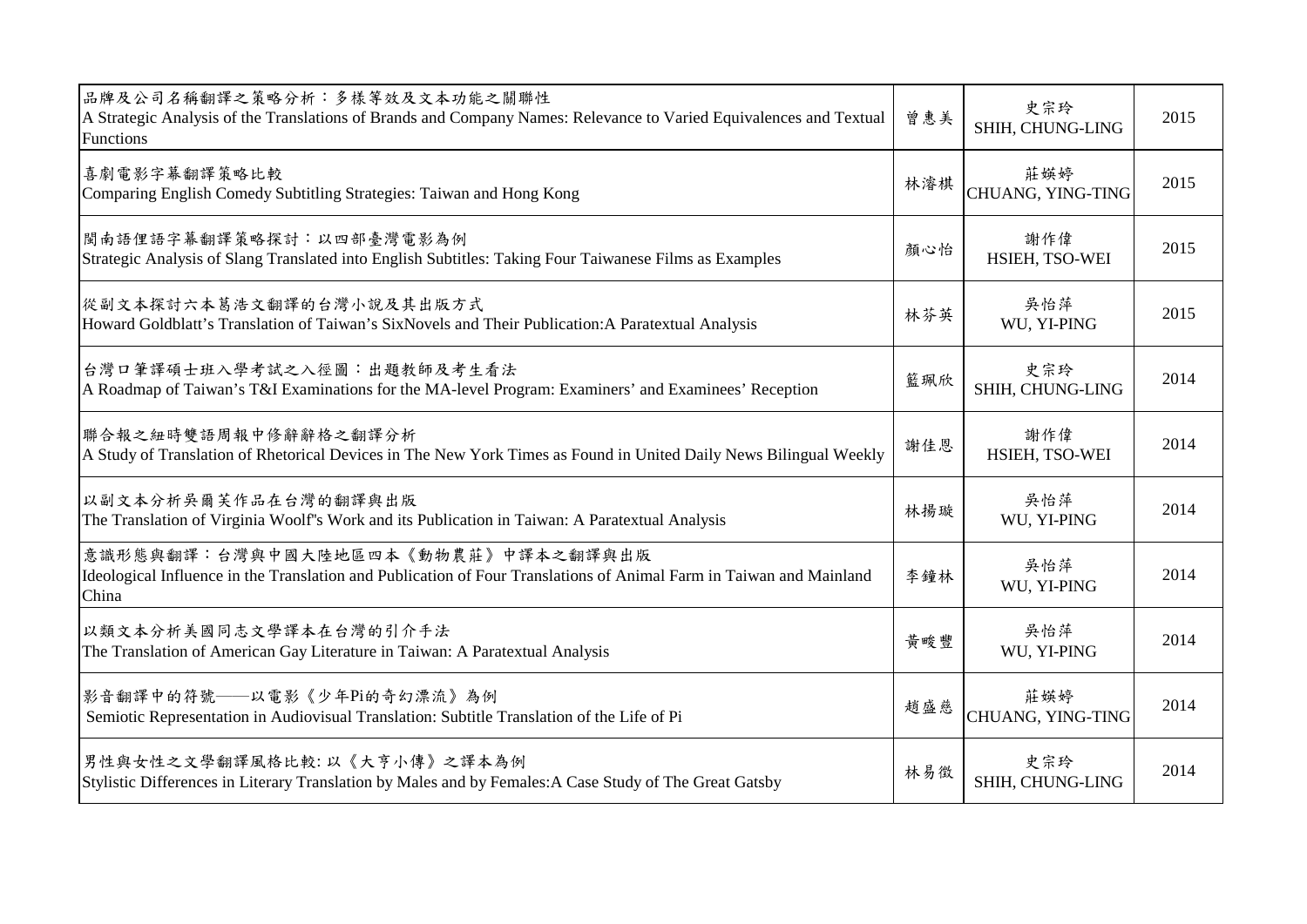| 同步口譯困難之探討:從學生對口譯停頓原因之認知出發<br>Exploring Simultaneous Interpreting Difficulties: Trainees' Perceptions of Pause Causation                                                                                                                        | 邱晨馨 | 唐傑夫<br>Jeffrey E. Denton | 2014 |
|------------------------------------------------------------------------------------------------------------------------------------------------------------------------------------------------------------------------------------------------|-----|--------------------------|------|
| 影視翻譯中台語之應用:字幕與配音之比較研究<br>The Application of Taiwanese in Audiovisual Translation: A Comparative Study of Subtitling and Dubbing                                                                                                                | 黃逸涵 | 莊媖婷<br>CHUANG, YING-TING | 2014 |
| <b>米奇·艾爾邦《相約星期二》兩本中譯風格的研究</b><br>A Study on the Styles of Two Chinese Translated Texts of Mitch Albom"s Tuesdays with Morrie                                                                                                                   | 蘇侃靖 | 陳瑞山<br>CHEN, RUEY-SHAN   | 2014 |
| 比較小說與字幕翻譯策略:以《清秀佳人》為例<br>A Comparative Study of Novel Translation and Subtitle Translation in Anne of Green Gables                                                                                                                             | 李函容 | 唐傑夫<br>Jeffrey E. Denton | 2014 |
| 台灣南部口譯市場初探-民間企業口譯需求對口譯員就業之影響<br>A Preliminary Survey on the Interpreting Market in South Taiwan: The Effect of Market Demand by the Private Sector<br>on Employment of Interpreters                                                            | 許擇美 | 唐傑夫<br>Jeffrey E. Denton | 2013 |
| 討論約翰·班揚《天路歷程》中文譯本內之《欽定本聖經》引文:從萊思的文本理論觀點來探討<br>A Study on the Chinese Translations of the Scripture Quotations from the King James Version Quoted in John Bunyan"s<br>The Pilgrim"s Progress: from the Text-type Perspective of Katharina Reiss | 吳梓禎 | 陳瑞山<br>CHEN, RUEY-SHAN   | 2013 |
| 台灣大專文學翻譯課程教學概況與譯者專業培育之研究<br>A Study of Literary Translation Teaching and the Development of Translation Professionals in Taiwan's Universities                                                                                                 | 陳謙宜 | 吳怡萍<br>WU, YI-PING       | 2013 |
| 補習班教授中譯英技巧之教學效益探討<br>A Study of the Pedagogical Effectiveness of Teaching Chinese-to-English Translation Skills at a Cram School                                                                                                               | 陳衍宏 | 史宗玲<br>SHIH, CHUNG-LING  | 2013 |
| 兩岸譯者之風格比較:以四本碧雅翠絲·波特的兒童繪本翻譯為例<br>Stylistic Differences in the Picture Book Translations between Taiwan and China: A Case Study of Beatrix Potter's Four<br>Tales                                                                               | 呂宜樺 | 史宗玲<br>SHIH, CHUNG-LING  | 2013 |
| 不同種類及功能之副文本探究:梭羅《湖濱散記》之翻譯<br>A Study of Different Types and Functions of Paratext in the Translations of Thoreau's Walden                                                                                                                      | 黄月狄 | 史宗玲<br>SHIH, CHUNG-LING  | 2013 |
| 譯者之主體性.成人與兒童文學翻譯之注釋應用<br>The Translator"s Subjectivity: Annotation Use in Literary Translation for Adults and for Children                                                                                                                     | 王于珊 | 史宗玲<br>SHIH, CHUNG-LING  | 2013 |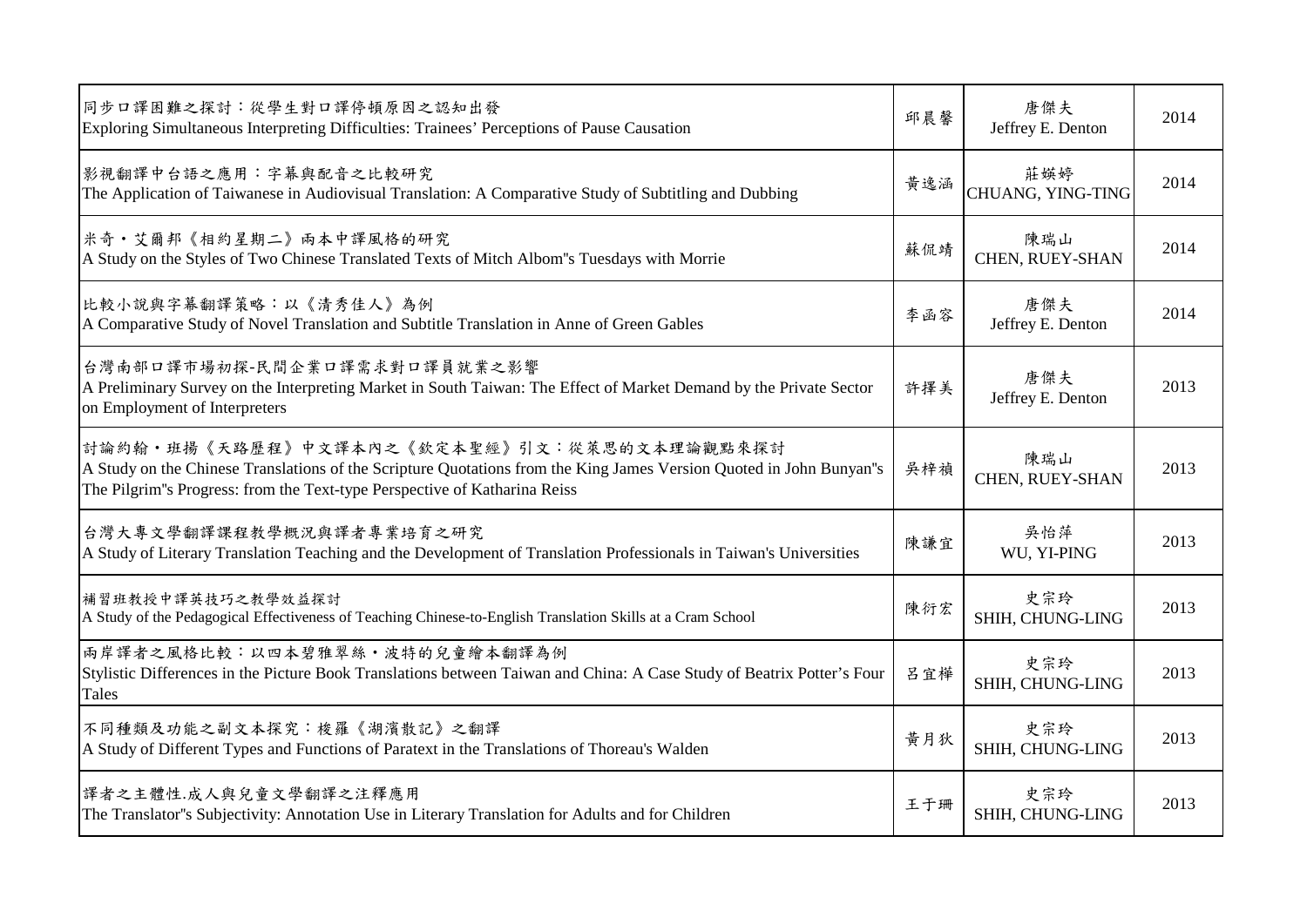| 《哈利波特》中的文字遊戲翻譯研究:以雙關語與謎語為例<br>A Study of Wordplay Translation in Harry Potter: Pun and Riddle as Examples                                                                     | 高士翔 | 吳怡萍<br>WU, YI-PING       | 2013 |
|-------------------------------------------------------------------------------------------------------------------------------------------------------------------------------|-----|--------------------------|------|
| 英語畢業門檻政策之回沖效應:以台灣之一所國立科技大學為例之個案研究<br>The washback effect of English graduation benchmark: A case study of a university of science and technology in Taiwan                    | 鍾佳蓁 | 洪紹挺<br>Shao-Ting Hung    | 2011 |
| 財經翻譯之明朗化差異研究:網路新聞 vs.紙本新聞<br>A Study of Explicitation Variation in Finance Translation: Website News vs. Newspaper News                                                       | 張桂瑛 | 史宗玲<br>SHIH, CHUNG-LING  | 2010 |
| 口譯學生英語聽力策略使用與聽力困難之研究<br>Student Interpreters' Listening Strategy Use and Listening Difficulties                                                                               | 林依蓉 | 洪紹挺<br>Shao-Ting Hung    | 2010 |
| 外語課程實施影音部落格之研究<br>A Study of Implementation of Video Blogs in an EFL Classroom                                                                                                | 柯偉丞 | 洪紹挺<br>Shao-Ting Hung    | 2009 |
| 電影字幕幽默成分之翻譯方法<br>Translation Methods for Humor in Film Subtitling                                                                                                             | 謝宜瑾 | 莊媖婷<br>CHUANG, YING-TING | 2009 |
| 歸化或異化?台灣與大陸網頁翻譯中俗語翻譯策略之比較<br>Domestication or Foreignization? A Comparison of the Strategies of Translating Idiomatic Expressions Between the<br>Webpages of Taiwan and China | 鄭有迪 | 史宗玲<br>SHIH, CHUNG-LING  | 2009 |
| 介詞翻譯策略與文本功能之關聯性︰跨文本之研究<br>Relevance of Prepositional Translation to Textual Function: A Study Across Text Type                                                                | 曾國逸 | 史宗玲<br>SHIH, CHUNG-LING  | 2009 |
| 明朗化之風格差異:男性與女性小說翻譯之比較<br>The Explicitation-specific Stylistic Differences: A Comparison of Fiction Translations by Males and by Females                                       | 郭如芳 | 史宗玲<br>SHIH, CHUNG-LING  | 2009 |
| 《頑童流浪記》中言語行為的翻譯:以轉述動詞為例的語用比較分析<br>Translation of Speech-Act in The Adventures of Huckleberry Finn: A Pragmatic Contrastive Analysis of Reporting<br>Verbs                     | 陳淑娟 | 吳怡萍<br>WU, YI-PING       | 2009 |
| 從愚人至娛人效應:中譯英公共招牌之錯誤分析<br>From Misleading to Entertaining Effect: The Error Analysis of Chinese-English Public Sign Translations                                               | 陳彥廷 | 史宗玲<br>SHIH, CHUNG-LING  | 2009 |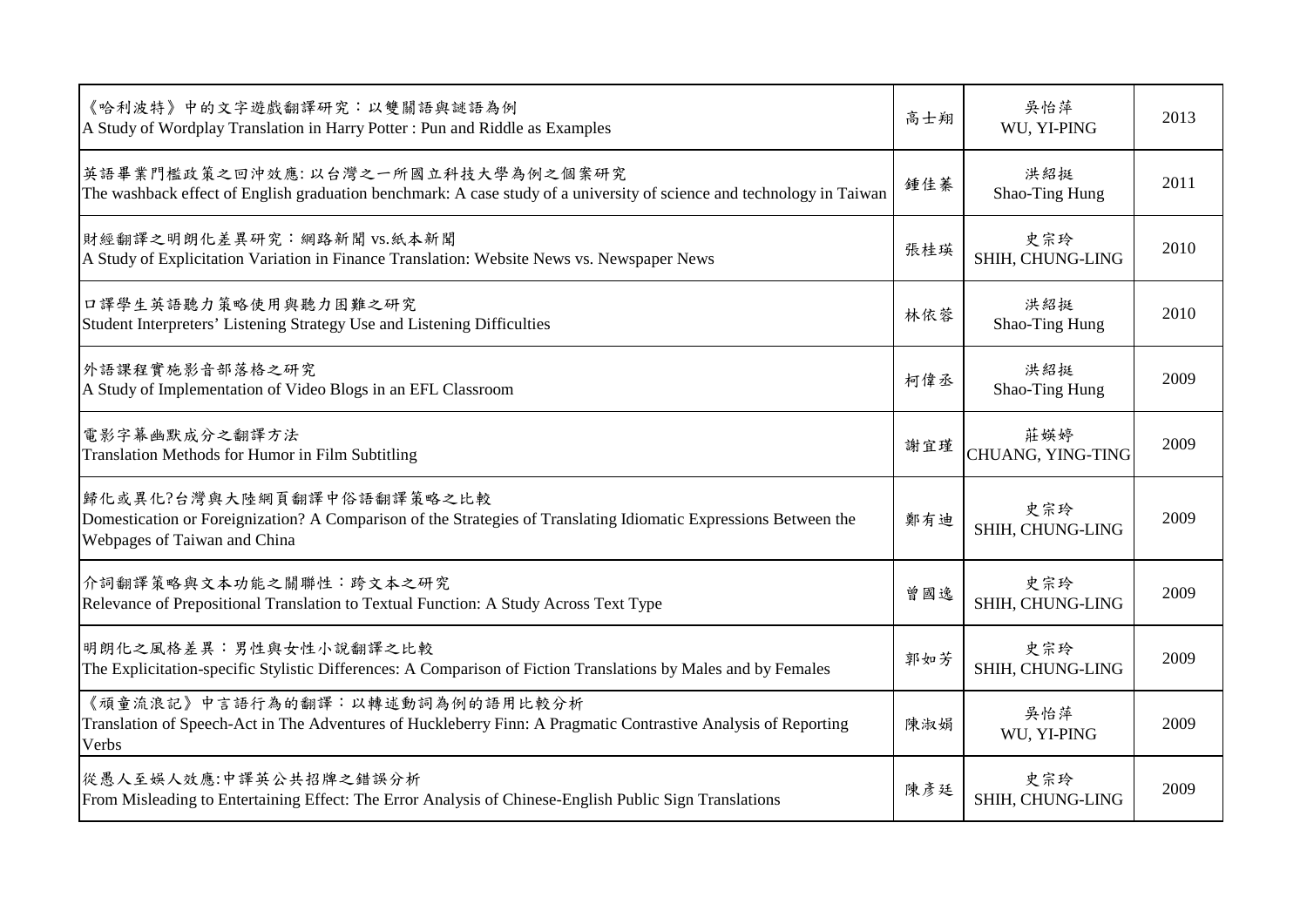| 《聯合報》英譯中雙語新聞翻譯方法評析<br>A Discussion on the Translation Methods Employed in the English-Chinese Bilingual News in The Lianhe Bao                      | 楊惠如 | 陳瑞山<br>CHEN, RUEY-SHAN   | 2009 |
|-----------------------------------------------------------------------------------------------------------------------------------------------------|-----|--------------------------|------|
| 傳訊或誘引?台灣西餐英中菜單翻譯之個案研究<br>To Inform or to Evoke: A Case Study of English-to-Chinese Western Menu Translation in Taiwan                               | 楊喬涵 | 史宗玲<br>SHIH, CHUNG-LING  | 2009 |
| 翻譯等值與文本功能之關聯性研究<br>A Study of Relevance of Translation Equivalence to Textual Functions                                                             | 羅品涵 | 史宗玲<br>SHIH, CHUNG-LING  | 2009 |
| 英語寫作課程中實施電子檔案評量之研究<br>A Study of Implementing Electronic Portfolio Assessment in an EFL Writing Class                                               | 王聖凱 | 洪紹挺<br>Shao-Ting Hung    | 2009 |
| 華美文學的寫作風格與翻譯:以『喜福會』為例<br>Translating the Style of Chinese American Literature: A Case Study of The Joy Luck Club                                    | 蕭嘉鈴 | 王穗暉<br>Sui-fai Wong      | 2008 |
| 今非昔比:跨時文化詞彙翻譯策略之更迭<br>Now and Then: Strategic Variation in the Translations of Culture-Specific Items Across Time                                   | 丁宜雯 | 史宗玲<br>SHIH, CHUNG-LING  | 2008 |
| 影響英語檢定考試中閱讀能力之因素探討<br>The investigation of factors affecting EFL reading performance in an English proficiency test                                 | 周家頎 | 洪紹挺<br>Shao-Ting Hung    | 2008 |
| 台灣女性覺醒:鄭麗貞《卡桑》之英譯與評介<br>Taiwanese Women Awakening: English Translation and Commentary of Lizhen Zheng"s Kasan                                       | 陳秀菊 | 唐傑夫<br>Jeffrey E. Denton | 2008 |
| 英雄的探索之旅:比較研究奧德修斯與顧爾德的旅程原型<br>The Heroic Quest: A Comparative Study of the Archetypal Journeys between Odysseus and Glenn Gould                      | 潘佳玟 | 陳瑞山<br>CHEN, RUEY-SHAN   | 2007 |
| 西洋文學英譯中成人版及兒童版之簡單化現象比較:語料庫翻譯研究<br>Differences in "Simplification" Between Literature Translations for Adults and for Children: A Corpus-based Study | 宋秉樺 | 史宗玲<br>SHIH, CHUNG-LING  | 2007 |
| 馬克吐溫《哈克歷險記》譯本評析與台灣讀者反應研究<br>The Translation and Reception of Mark Twain"s The Adventures of Huckleberry Finn in Taiwan                              | 蔡孟琪 | 吳怡萍<br>WU, YI-PING       | 2007 |